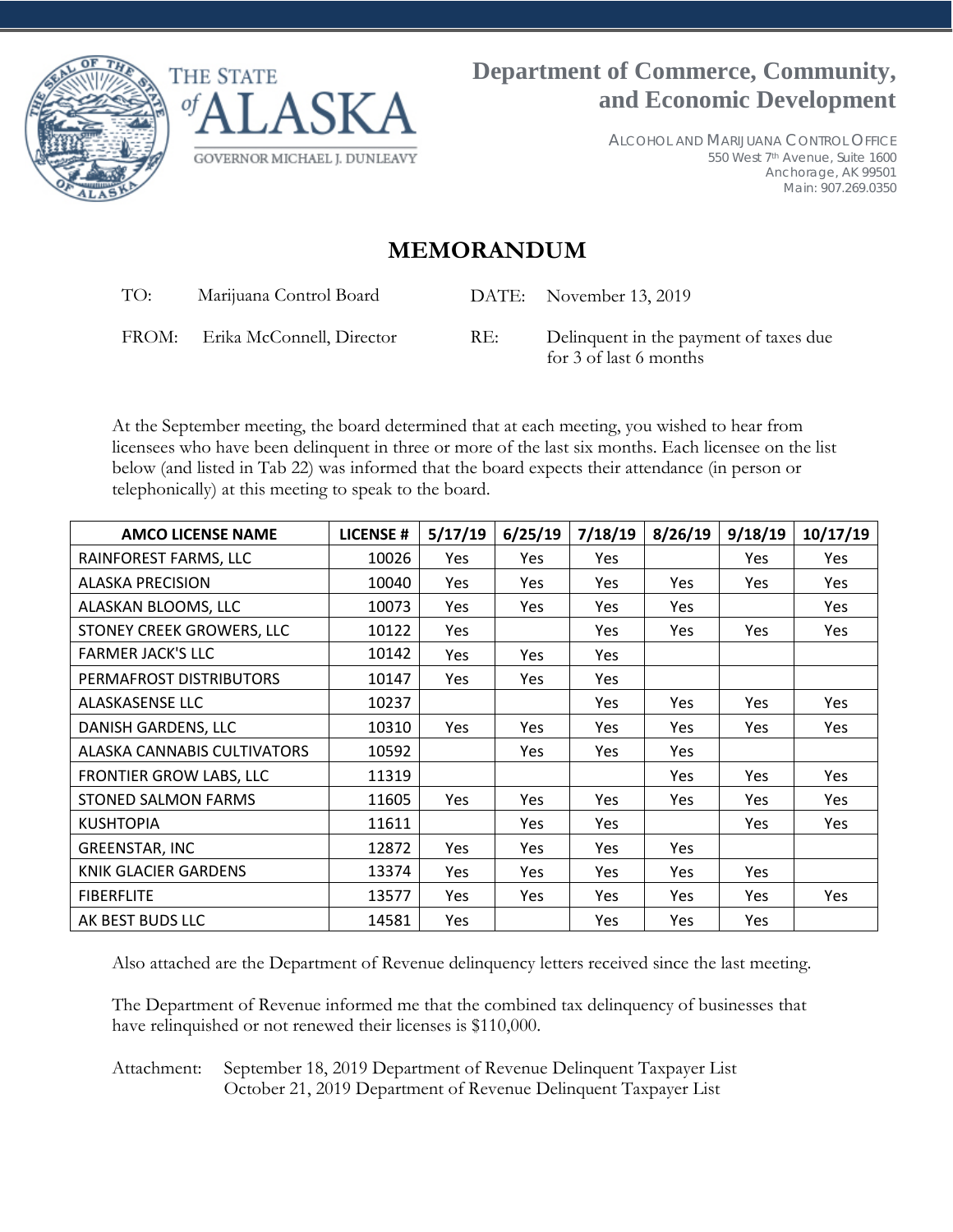

## **Department of Revenue**

TAX DIVISION

P.O Box 110420 Juneau, Alaska 99811-0420 Main: 907.465.2320 Fax: 907.465.2375

September 18, 2019

Marijuana Control Board Alcohol & Marijuana Control Office 550 W. 7th Avenue, Suite 1600 Anchorage, AK 99501

#### **Re: Failure to pay taxes under AS 43.61.010 by licensed marijuana cultivation facilities**

Pursuant to Alaska Statutes and Regulations, AS 43.61.030 and 15 AAC 61.020, the Department of Revenue will inform the Marijuana Control Board of licensed cultivators that have failed to pay tax due or file a return as required by law.

As of September 18, 2019, there are 15 licensed cultivation facilities that have failed to pay marijuana excise taxes as required under AS 43.61.010. The list below does not include accounts that are compliant on payment plans or out of business. It also does not include accounts that have past due balances under \$200. If we reported the total number of past due accounts for tax periods through July 31, 2019, we would report 46 licensed cultivators owing a total of \$1,076,325.

| <b>AMCO Cultivator Name</b>    | License # |  |  |
|--------------------------------|-----------|--|--|
| AK BEST BUDS LLC               | 14581     |  |  |
| ALASKA PRECISION               | 10040     |  |  |
| ALASKAN PHARMS, LLC            | 13785     |  |  |
| ALASKASENSE, LLC.              | 10237     |  |  |
| <b>BOREAL INC.</b>             | 10514     |  |  |
| <b>DANISH GARDENS, LLC</b>     | 10310     |  |  |
| <b>FIBERFLITE</b>              | 13577     |  |  |
| <b>FRONTIER GROW LABS, LLC</b> | 11319     |  |  |
| <b>GRATEFUL BUD LLC</b>        | 16474     |  |  |
| <b>KNIK GLACIER GARDENS</b>    | 13374     |  |  |
| KUSHTOPIA                      | 11611     |  |  |
| <b>NORTH STAR FIRE</b>         | 13479     |  |  |
| RAINFOREST FARMS, LLC          | 10026     |  |  |
| <b>STONED SALMON FARMS</b>     | 11605     |  |  |
| STONEY CREEK GROWERS, LLC      | 10122     |  |  |

Sincerely,